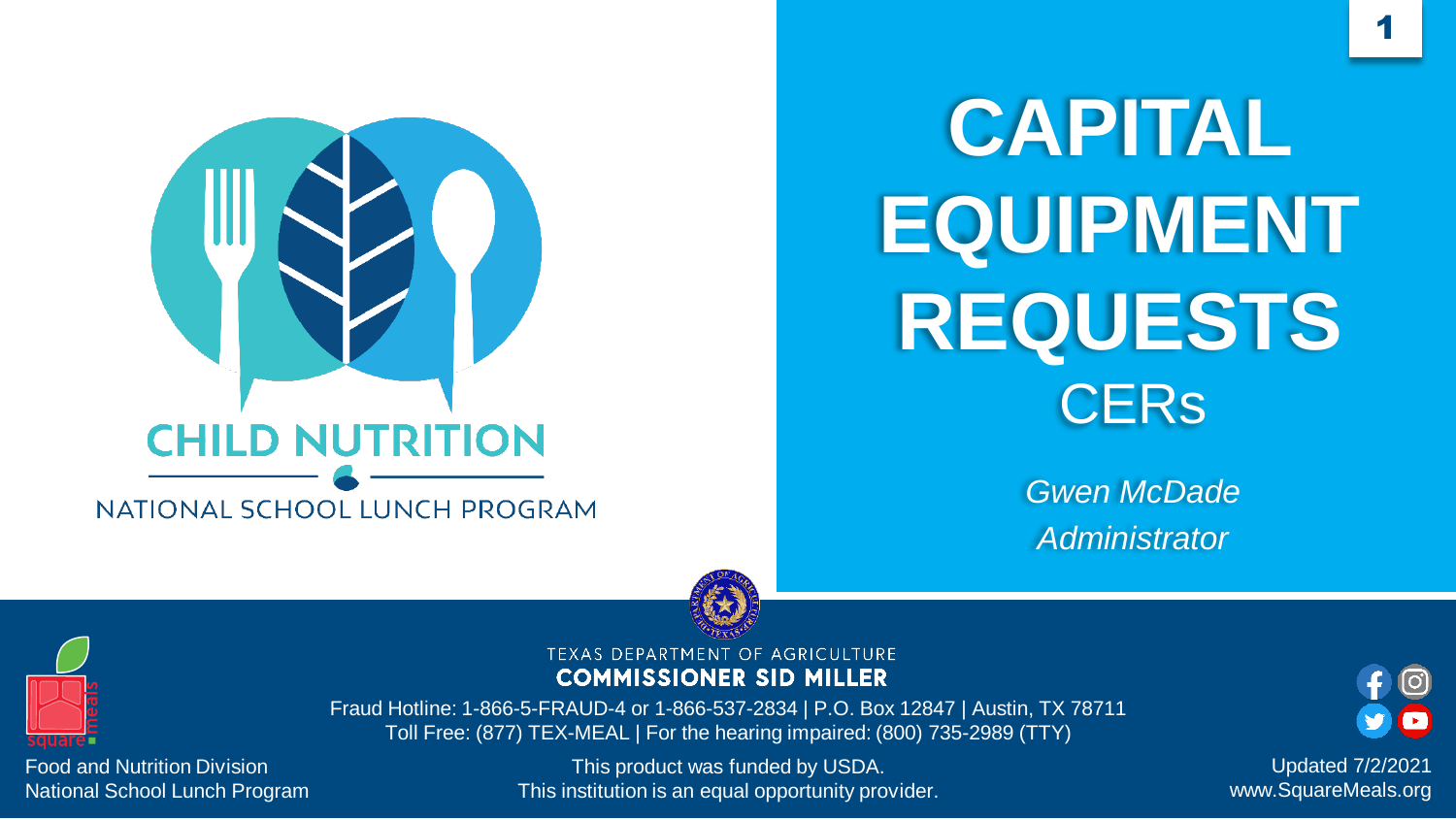### **CAPITAL EQUIPMENT REQUESTS**

- Capital Equipment >\$5,000 and purchases that significantly enhance the useful life of equipment
	- Does not include **any** purchase >\$5,000

#### **UPLOAD DOCUMENTATION IN TXUNPS**

- Include documentation of quotes
- Documentation of use of formal bid process, IFB/RFP (in excess of \$50,000)

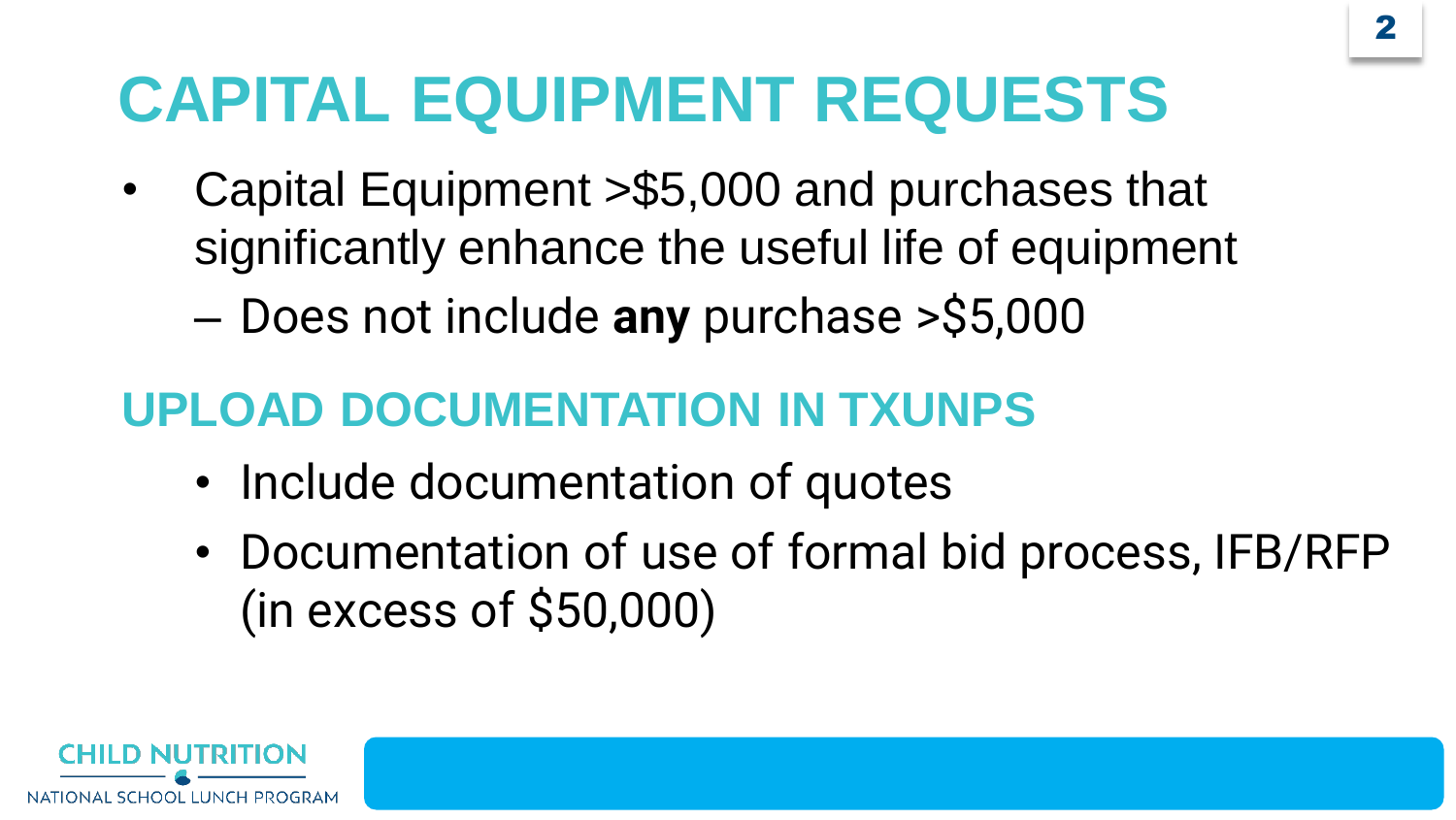#### **QUOTES**

- Utilize the lowest bid
- Ensure three quotes obtained (or demonstrate reasonable effort to obtain three)

#### **COST OF REQUEST SHOULD INCLUDE**

- Installation
- Delivery and setup
- Parts, such as shelving

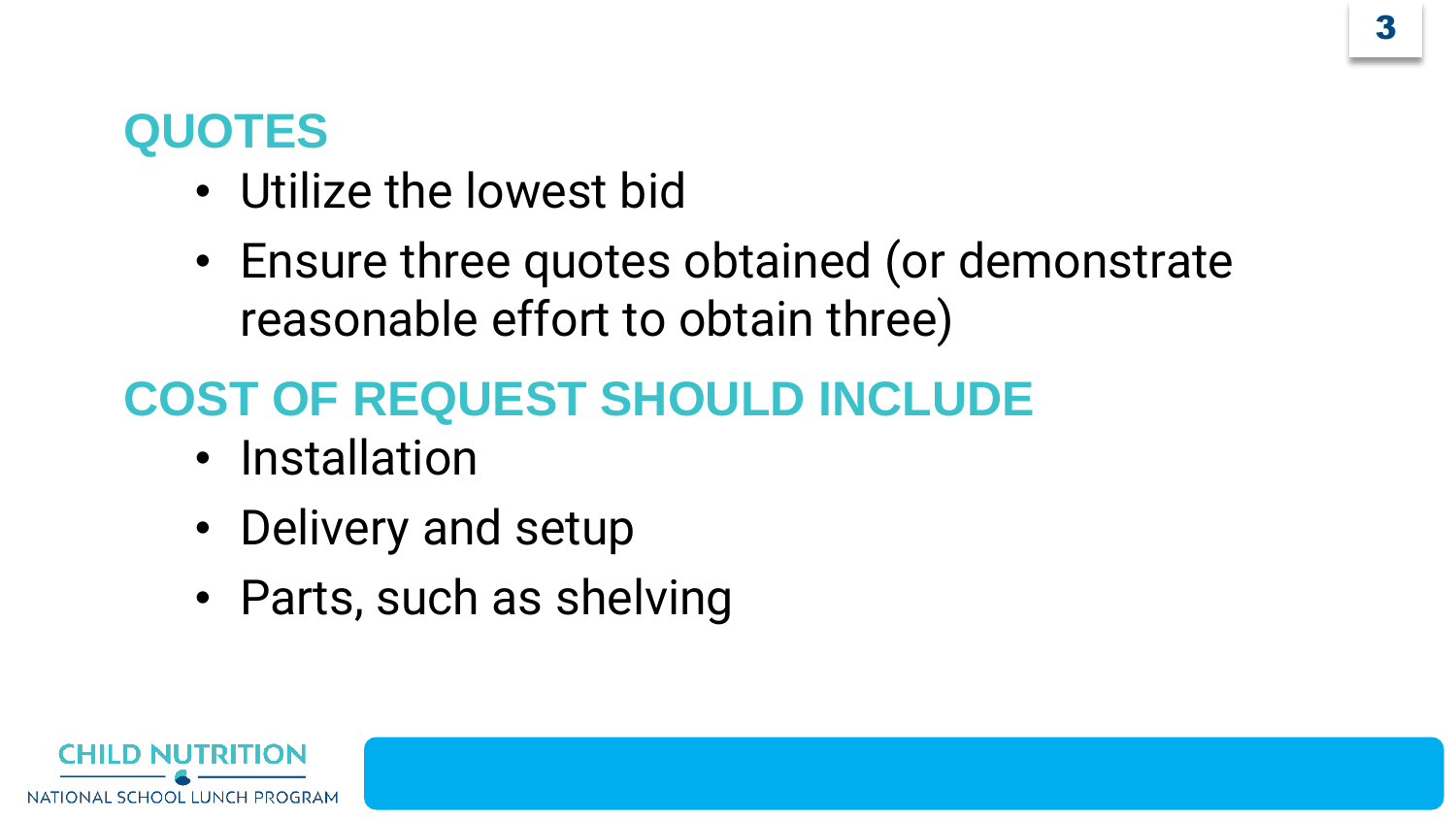#### **CANNOT FURNISH A NEW KITCHEN, MAY REPLACE EQUIPMENT**

The costs of building a kitchen are analogous to the costs of constructing school buildings, which historically have been borne by the school district with general or capital improvement funds. Similarly, such capital infrastructure costs should be borne by the district just as the school building and its contents. A kitchen is more than the structure that houses the kitchen, a kitchen must include the "contents" that allow it to function as a kitchen. Therefore, an empty building is not a kitchen until it is capable as functioning as one, i.e., be equipped with electricity, water, sewage, stoves, sinks, etc.; for this reason, the initial cost to build "the school building and its contents " belongs to the district.

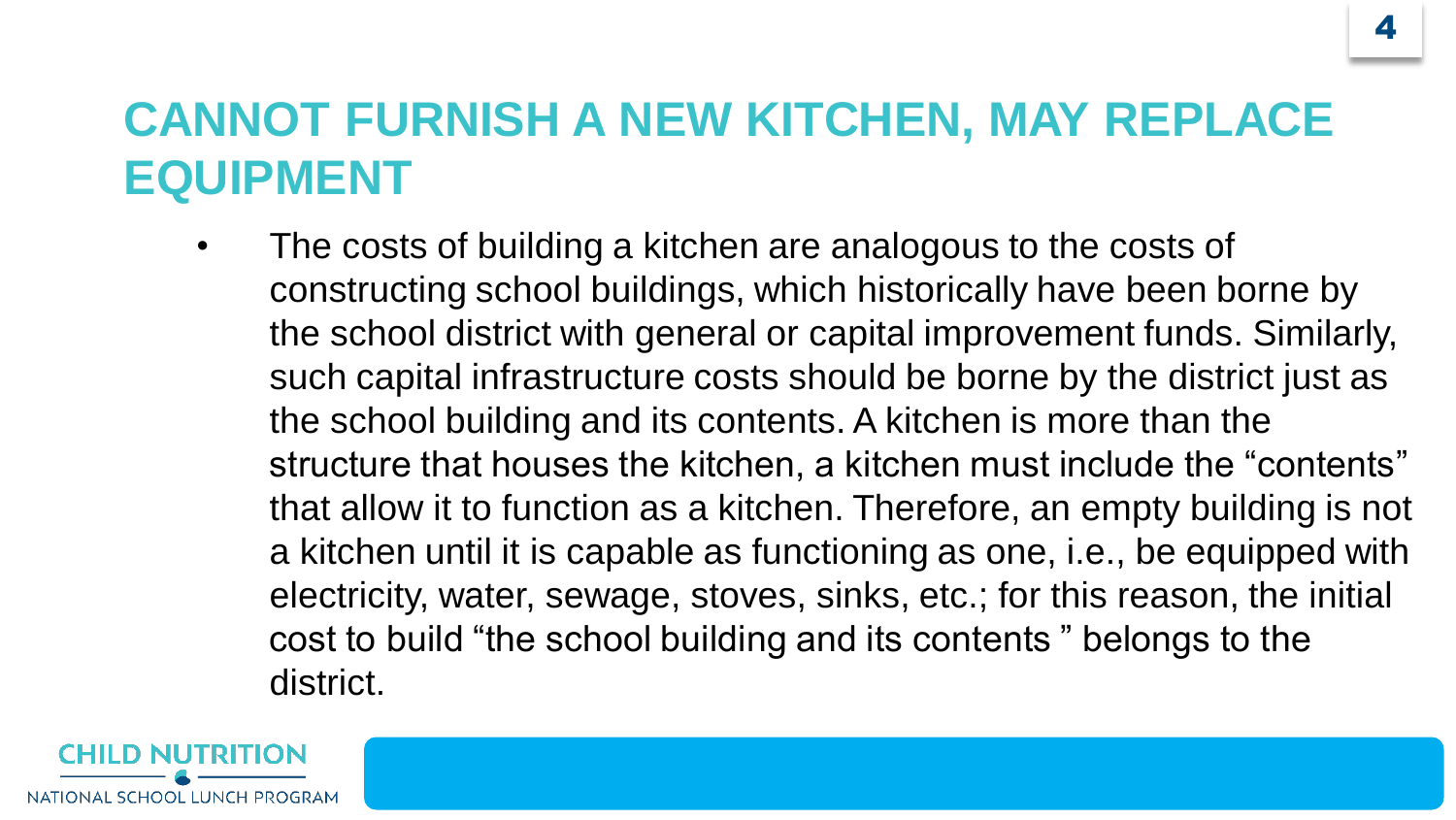#### **AUTOMATIC APPROVAL AVAILABLE FOR SOME ITEMS**

#### **ITEMS NEEDING ADDITIONAL JUSTIFICATION**

- Vehicles
- Generators

#### **ITEMS NEEDING USDA APPROVAL**

- Increasing space
- Major remodels
- Major procurements food trucks, additional space

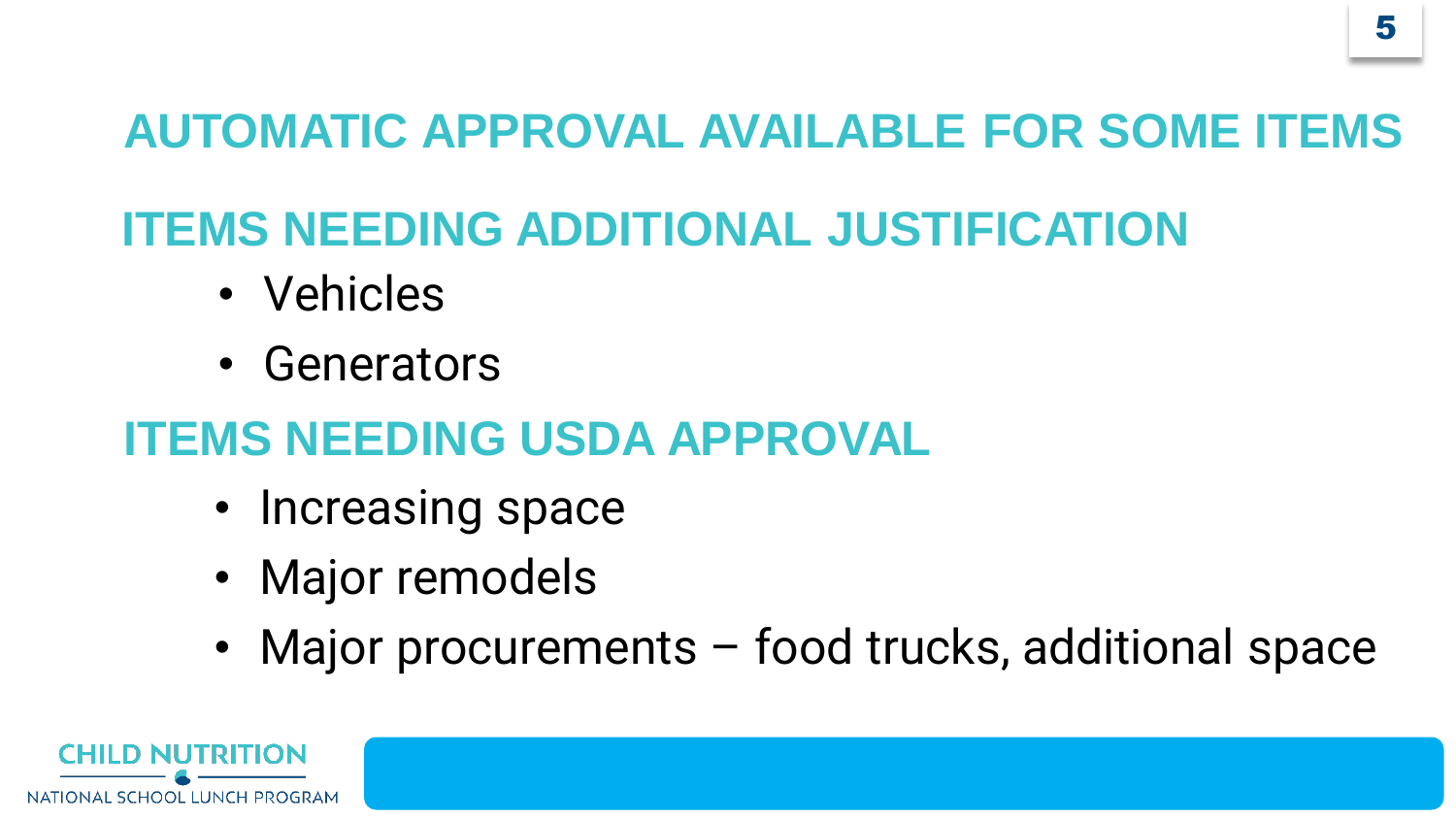In accordance with Federal civil rights law and U.S. Department of Agriculture (USDA) civil rights regulations and policies, the USDA, its Agencies, offices, and employees, and institutions participating in or administering USDA programs are prohibited from discriminating based on race, color, national origin, sex, disability, age, or reprisal or retaliation for prior civil rights activity in any program or activity conducted or funded by USDA.

Persons with disabilities who require alternative means of communication for program information (e.g. Braille, large print, audiotape, American Sign Language, etc.), should contact the Agency (State or local) where they applied for benefits. Individuals who are deaf, hard of hearing or have speech disabilities may contact USDA through the Federal Relay Service at **[\(800\) 877-8339](tel:800-877-8339)**. Additionally, program information may be made available in languages other than English.

To file a program complaint of discrimination, complete the **[USDA Program Discrimination Complaint Form](https://www.usda.gov/sites/default/files/documents/USDA-OASCR%20P-Complaint-Form-0508-0002-508-11-28-17Fax2Mail.pdf)**, (AD-3027) found online at: **How to File a Complaint**[, and at any USDA office, or write a letter addressed to USDA and provide in the letter all of the information requested in the form. To](https://www.usda.gov/oascr/how-to-file-a-program-discrimination-complaint)  request a copy of the complaint form, call (866) 632-9992. Submit your completed form or letter to USDA by:

mail:

U.S. Department of Agriculture Office of the Assistant Secretary for Civil Rights 1400 Independence Avenue, SW Washington, D.C. 20250-9410;

fax: (202) 690-7442; or email: [program.intake@usda.gov](mailto:program.intake@usda.gov). This institution is an equal opportunity provider.





Food and Nutrition Division National School Lunch Program

Fraud Hotline: 1-866-5-FRAUD-4 or 1-866-537-2834 | P.O. Box 12847 | Austin, TX 78711 Toll Free: (877) TEX-MEAL | For the hearing impaired: (800) 735-2989 (TTY)

**COMMISSIONER SID MILLER** 

This product was funded by USDA. This institution is an equal opportunity provider.



Updated 7/2/2021 www.SquareMeals.org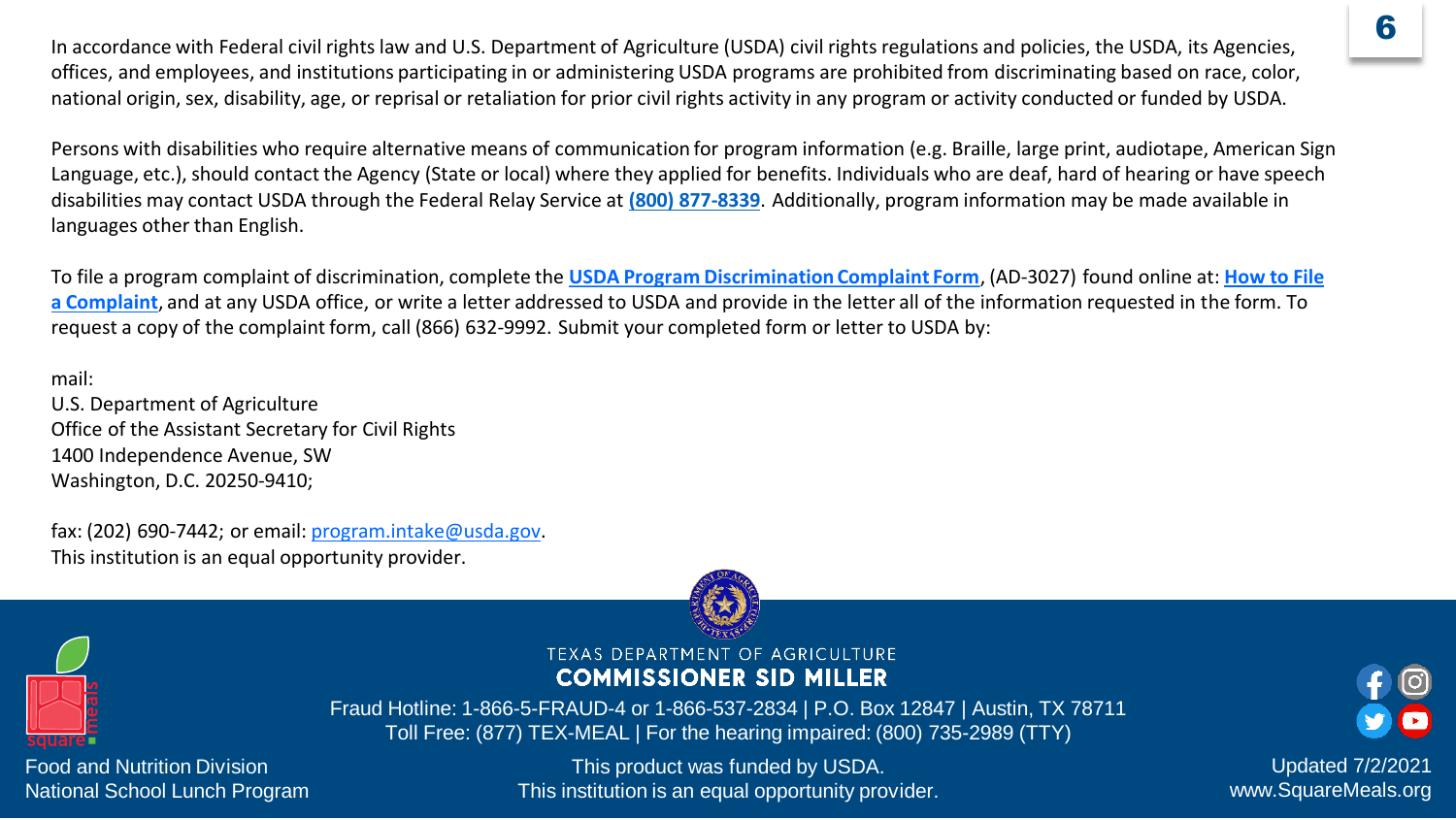

## **CONTACT US**



1700 North Congress Avenue, 10th Floor Austin, Texas 78701



www.SquareMeals.org



School.Operations@TexasAgriculture.gov